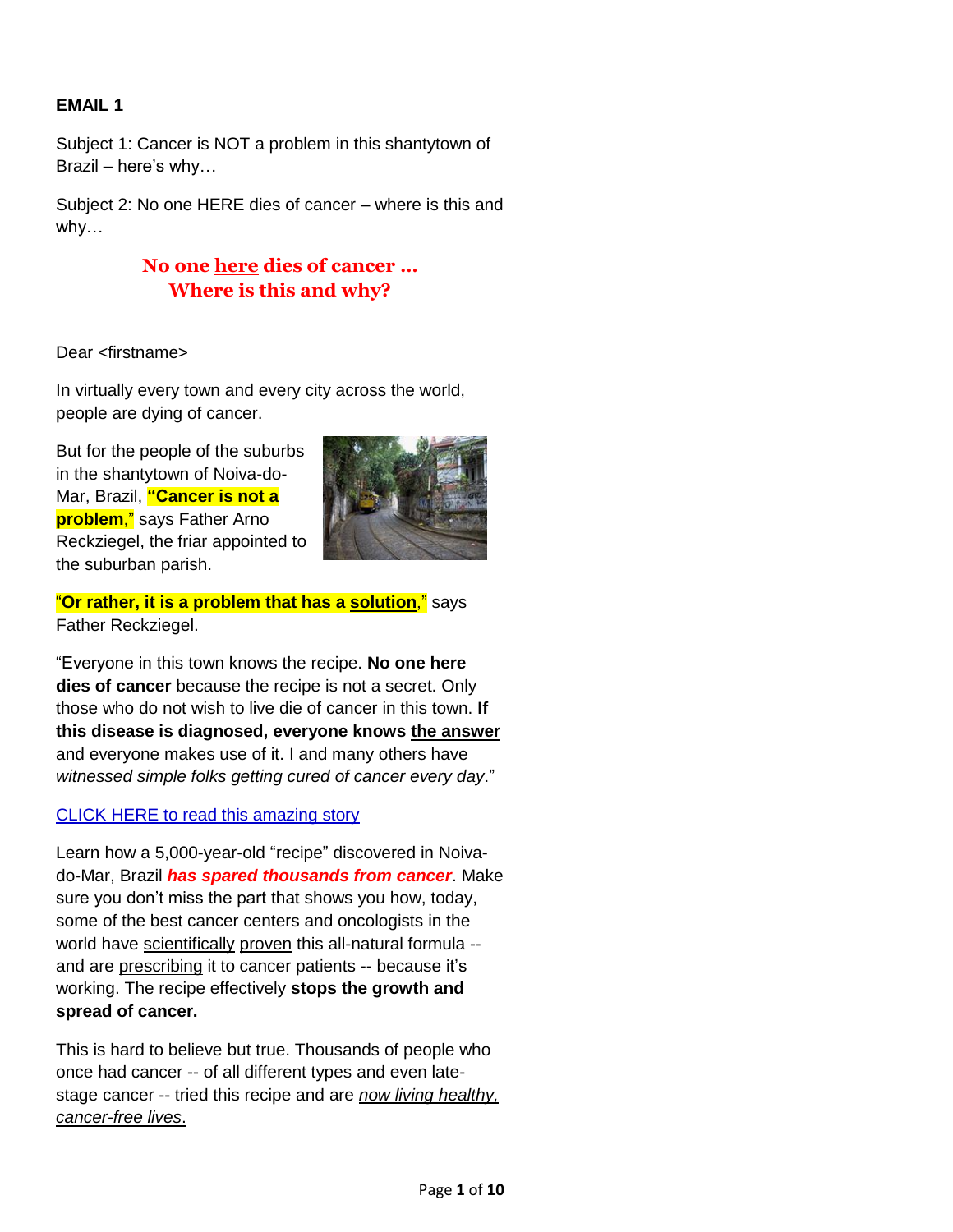Don't delay. There's not a person on earth who cannot benefit from this anti-cancer, immunity-boosting recipe.

#### Read the full report now

P.S. You may be wondering why you haven't heard of this "cure" when so many people are dying of cancer every day. You'll find towards the end of the report why this is.

### **EMAIL 2**

Subject 1: We owe my mom's cancer recovery to this…

Subject 2: "Not a trace of cancer ANYWHERE in her body!" Report reveals how…

Dear <firstname>

# **"Not a trace of cancer anywhere in her body! We owe my mom's health and recovery to this heaven-sent tonic."**

If you or someone you love has cancer, you know how terrifying that path is. Sadly, most of us will walk down this path…

The World Cancer Organization reports that ONE in FOUR men and ONE in FIVE women die from cancer every year; and that, by 2030, over 21 million people worldwide are expected die from cancer. At a time when we desperately need advances in medicine to work, the reality is that traditional cancer treatments are failing miserably.

But for thousands who have taken an anti-cancer "recipe" discovered in Brazil, their cancer experiences have taken a **very different path** and have a **very different ending** - like this woman, whose mother was dying of stage IV cancer…

> "During chemo my mom **didn't experience any chemo side effects**. She was not nauseous, did not lose her hair, or lose any weight. It was *the opposite of all the chemo nightmares you hear.* Her hair only thinned, but she still had a full head of hair, her blood levels were always perfect. The doctor was always dumbfounded at her results every time he saw her and her blood was drawn.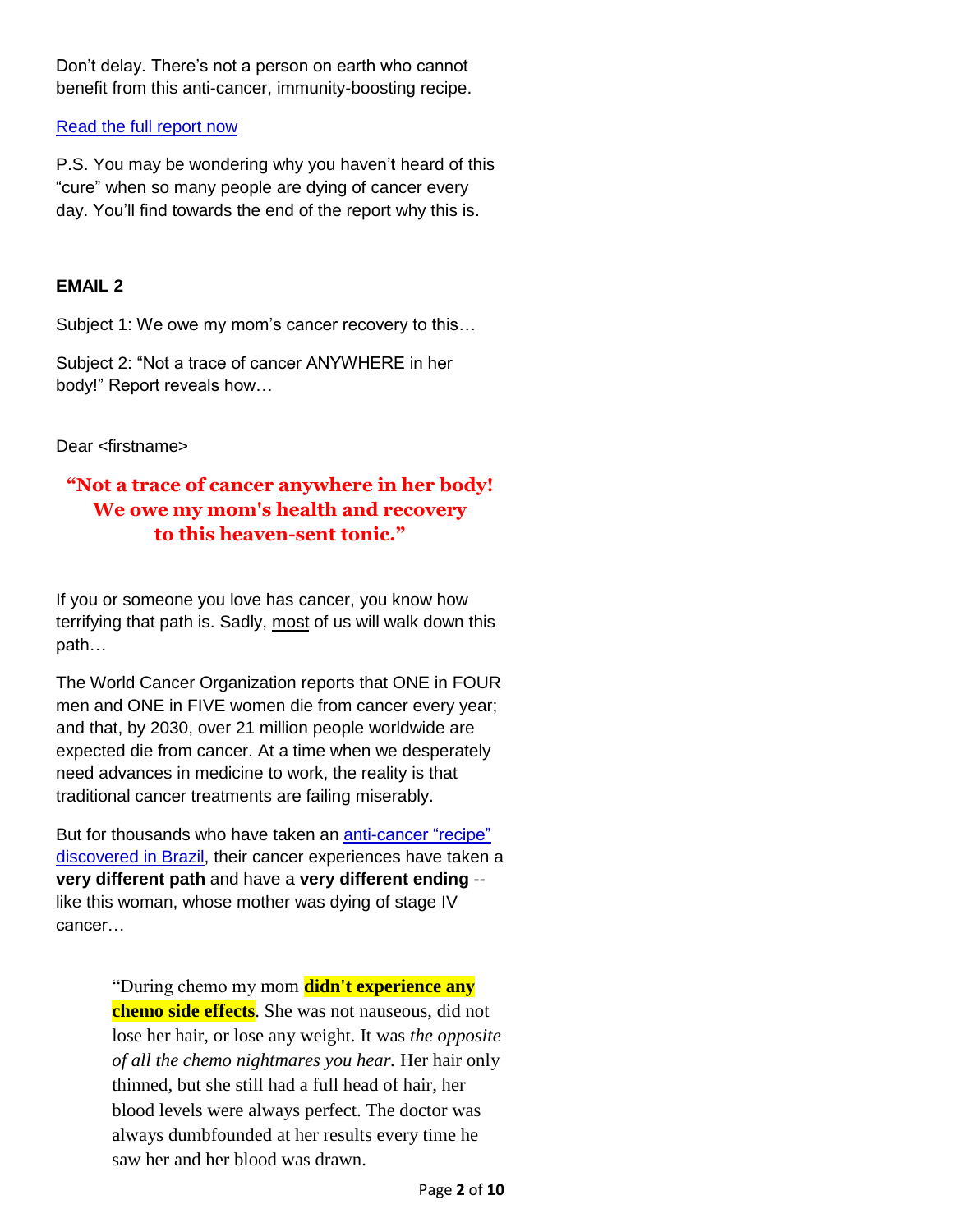To make this long story short **my mom's chemo was cut short** and the doctor decided to test her after her 3rd cycle.

My mom had her **PET scan and the scan came back** *NEGATIVE*. There was **not a trace of cancer anywhere in her body!** Her doctor is still amazed and she is still doing great today, years later<sup>"</sup>

**We owe my mom's health and recovery to this heaven-sent tonic."**

-- Excerpted from a letter from Jocelyn Chang, New Jersey, sent to Luis Quiroz Ravines of themiracleofsharing.org

GO HERE to find learn more about this anti-cancer "recipe."

### **EMAIL 3**

Subject 1: Best way to help your body fight cancer and other disease…

Subject 2: This is crucial when treating Cancer…

# **"This substance crucial when treating Cancer"**

Dear <firstname>

Most medical doctors agree that **the immune system is capable of healing just about anything** -- *IF it's not suppressed*. And it is a widely accepted medical belief that, when your immune system is working correctly, it's impossible to get cancer -- or any other disease, for that matter.

However, it is also a well-established fact that a depleted, worn-out, under-energized immune system is not capable of killing cancer cells, especially as fast as they multiply.

What you might not know is that there's a Brazillian anti-cancer "recipe" that people all over the world have been taking to help

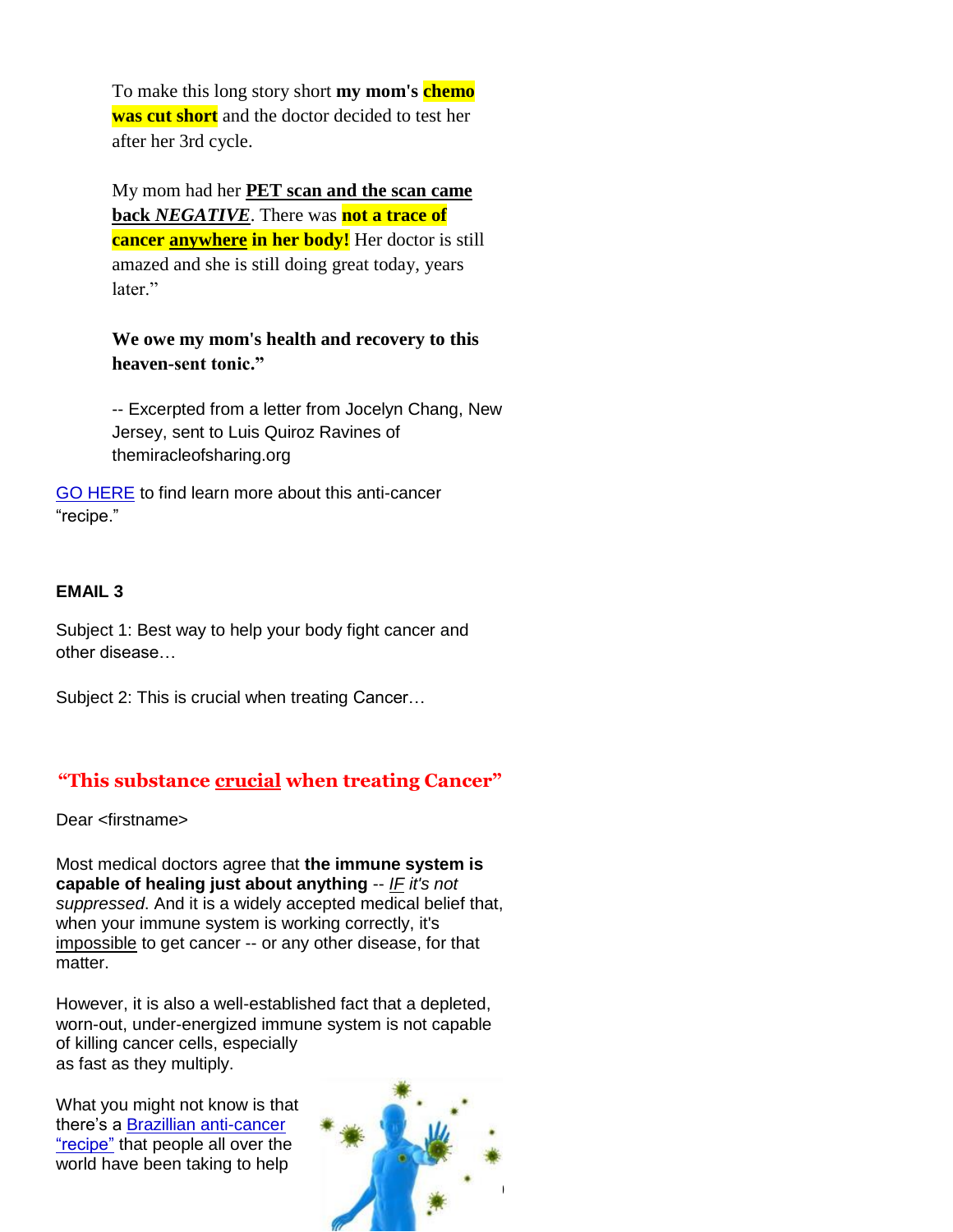their own immune system fight cancer … with thousands of astonishing **full recoveries**, even in late-stage cancer.

The recipe gives you a *true arsenal* of substances that are **essential for OPTIMAL immune system functioning** - including 20 minerals, 12 vitamins, 18 amino acids, phytonutrients, monosaccharides, polysaccharides, terpenoids, proteins, essential oils, metals, enzymes, and more. It *floods* **your body with nutrients and healing and protective properties.**

According to Dr. Ivan Danhof, Ph.D., M.D., North Texas Research Laboratory in Grand Prairie, Texas, who is recognized as one of the world's top experts on the primary ingredient in this recipe and has helped to **pioneer critical work aimed at** *isolating* **its healing agents**, says…

> "It is in the **boosting of the immune system's response to antigens** (foreign elements in the body) that this ingredient **has shown the most promise in treating cancer**.

It is clear from research conducted throughout the world over the past 30 years that certain phytotherapy substances in this ingredient have **very dramatic and impressive anti-cancer effects**. It has demonstrated to enhance the immune system's response to cancer, promote the growth of new and healthy cells, and reduce the overall viral load within the body, thereby **revitalizing the body in its fight against the cancer**."

-- Dr. Ivan Danhof, Ph.D., M.D

One of the major benefits of this formula is that is gently **detoxifies, purifies, and cleanses** the entire body.

When you take the recipe, it **performs the recovery and revitalization of the immune system** with a cleansing operation that literally **sweeps invading elements from the cells**. It wrings out the "sponges" of the body that have absorbed so many toxins in the attempt to act as a safety valve.

Learn more about this recipe that's saving people all over the world by revitalizing the body in its fight against cancer.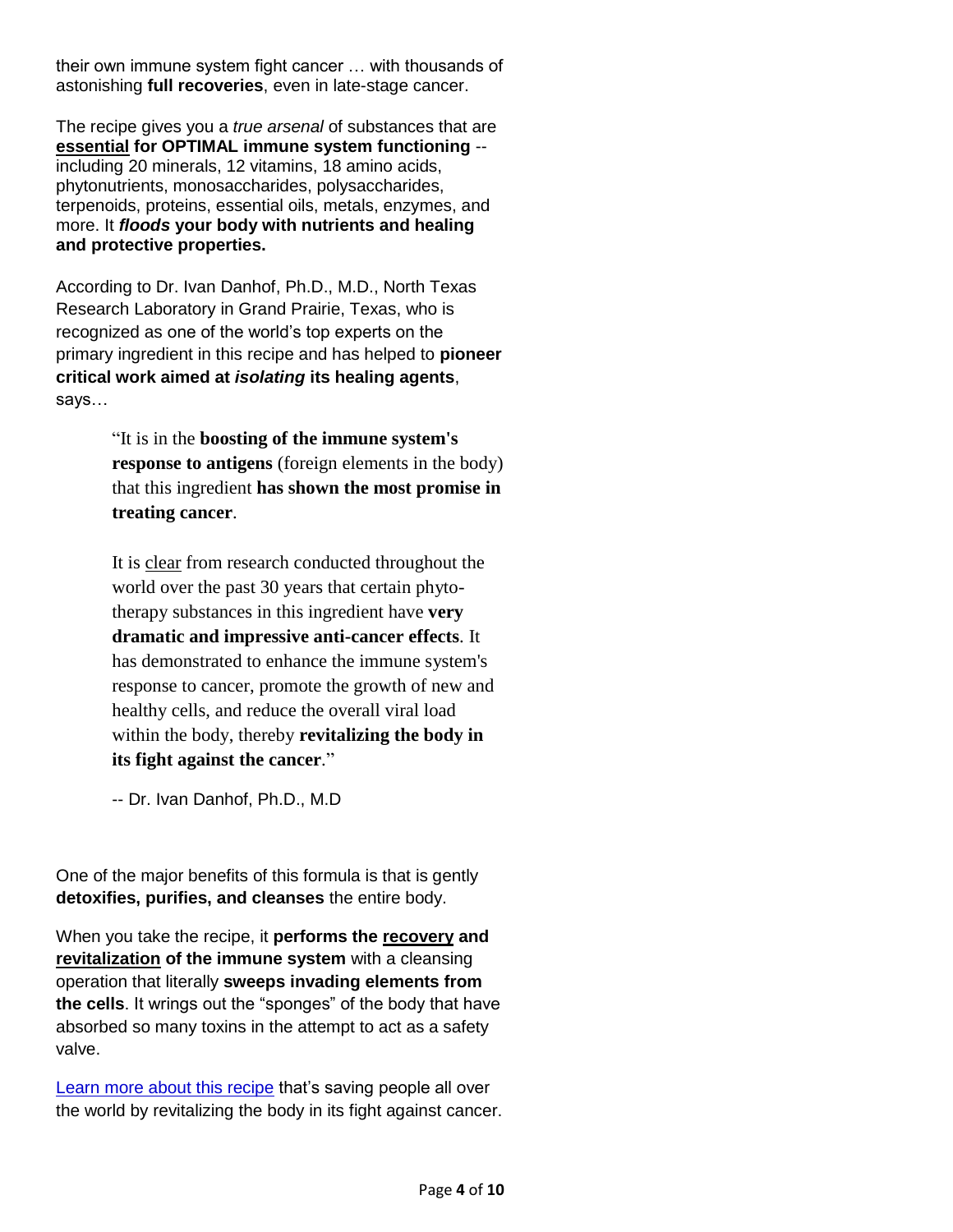## **EMAIL 4**

Subject 1: Top oncology center validates this "recipe" stops cancer…

Subject 2: Stopping cancer now possible after scientists see results of this "recipe" …

# **"Headline"**

Dear <firstname>

Dr. Paolo Lissoni, one of the top oncologists in the world, had heard that an anti-cancer "recipe" discovered in Brazil was "curing" thousands of people who had all different types of cancer - even late-stage cancer.



To see if this was true or even possible, Dr. Lissoni and 6 other top scientists tested the recipe on 240 patients with

early to late stage "untreatable" metastatic cancer, including cancers of the lung, colon, stomach, and pancreas.

The results were **ABSOLUTLEY ASTONISHING**. *See for yourself* the clinical results *quoted* from the original research at the St. Gerardo Hospital in Milan, department of radiation oncology, division of surgery.

 Some of the patients were treated using *only* chemotherapy, while the others were treated using the recipe *AND* chemotherapy at the same time.

According to the study the recipe:

- "Not only had a **direct** *oncostatic* **effect**, but also **improved the desired effects and results of chemotherapy."** (An "oncostatic effect*"* is one that reduces the occurrence of cancers, reduces the severity of cancers that do occur, or acts against cancers that occur, based on *evidence* from clinical studies).
- "The percentage of both **tumor regressions and disease control was significantly higher in patients treated with this recipe** *AND* chemotherapy than with chemotherapy alone."
- "The anti-cancer activity of this recipe does not depend only on its immune-modulating effect,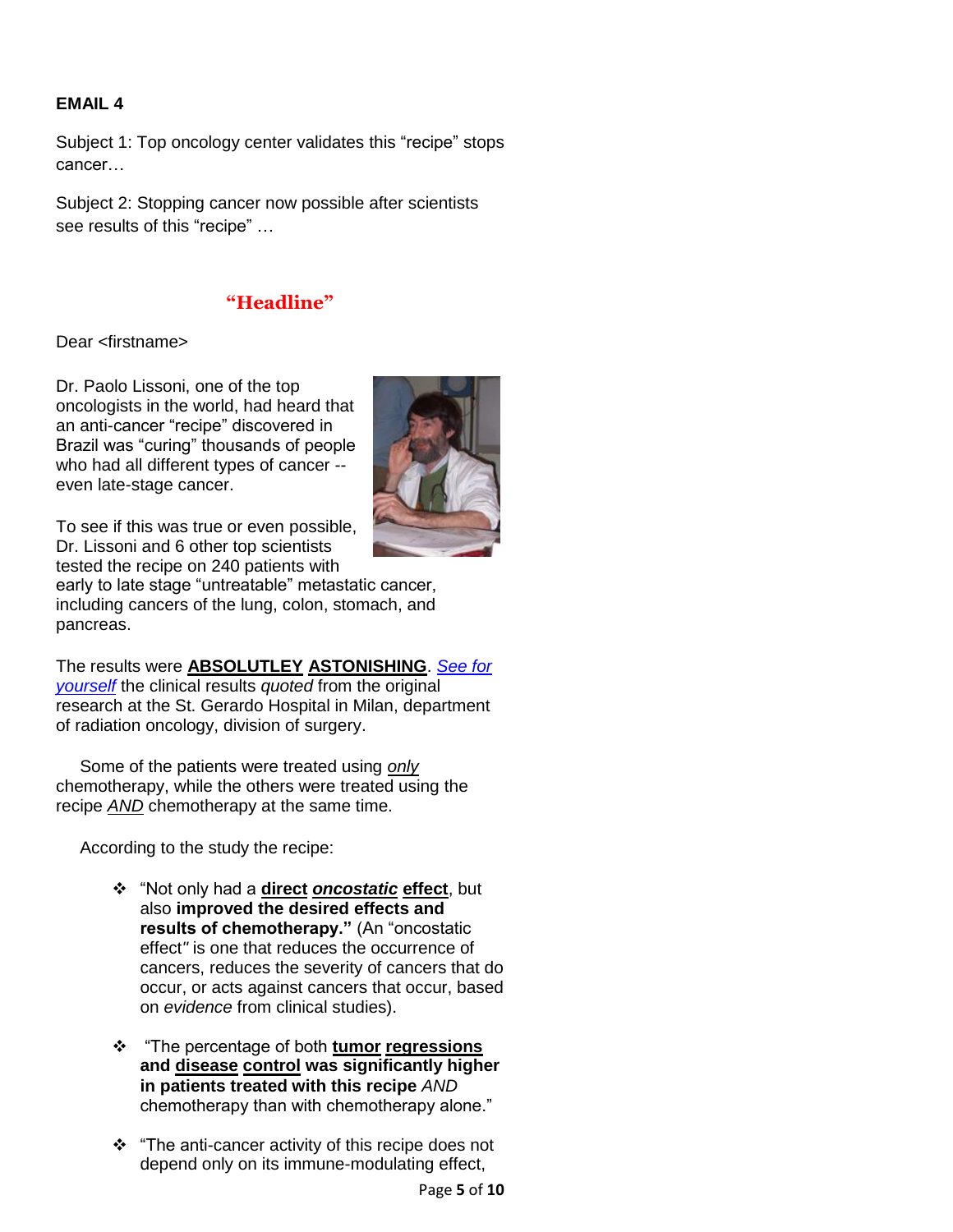as believed until now, but also on a **direct inhibition of cancer cell proliferation (spread)."**

- \* "Enhanced chemotherapy in terms of both **tumor regression rate** and **survival time** as well as **reducing toxicities**."
- **"Asthenia (loss of strength) and/or fatigue were significantly less frequent** in patients treated with the recipe *AND* chemotherapy than in those who received chemotherapy alone."
- **"Corrects the most frequent side-effects of chemo** ... constipation was significantly less frequent" (in those who received the recipe).
- "Was well tolerated in all patients and **no undesirable side effects** were observed."

## *What IS this anti-cancer recipe?*

**CLICK HERE to read the full report.**

#### **EMAIL 5**

Subject 1: How to stop your body's cancer "grow" messages (signals?)…

Subject 2: …How to stop cancer cells from communicating, which is how they grow…

## **"Headline"**

Dear <firstname>

Did you know that when someone has cancer, 500 million NEW cancer cells grow in their body *every single day*? It's true … and this is precisely how cancer becomes such an uncontrollable disease.

As Dr. Johanna Budwig of the Budwig Center explains, "Cancer becomes uncontrollable when each day the body produces some 500 million new cells -- and these 'new cells' are a **mirror**



**image or 'photocopy'** of the original cells."

## **"If the original cell is damaged, then the copy will be**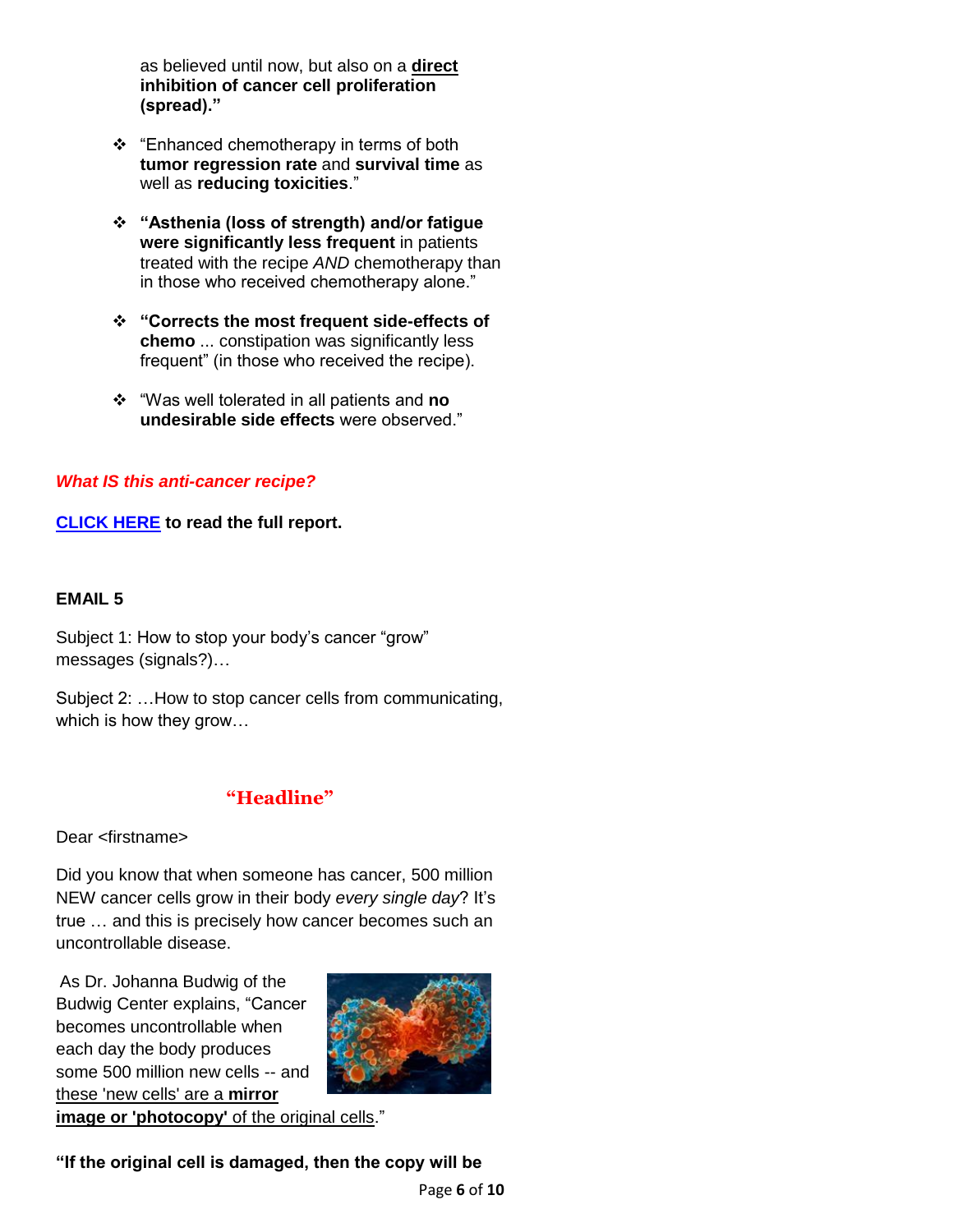**damaged as well**. That is why we need to correct the 'original document' -- the DNA. Otherwise it will keep producing millions and trillions of defective 'copies.'"

The implications of this faulty messaging are staggering because **cancerous cells never stop communicating to proliferate.** Therefore, to stop cancer, cancer's *communication system* must be shut down.

Scientists have recently discovered that the main ingredient in a newly discovered anti-cancer "recipe" from Brazil, Aloe Arborescens, actually STOPS cancerous cells from communicating.

Aloe Arborescens (not to be confused with Aloe Vera) contains unique sugars called **mannans** (mannan polysaccharides), which enhance cellular communication — both within and between cells.

Mannans are responsible for billions of messages which are part of a **crucial "telegraph" system capable of preventing or slowing down cancer**. When communication sequences in and between cancer cells are disrupted, it induces apoptosis, or cell death.

According to Dr. Ivan Danhof, Ph.D., M.D., North Texas Research Laboratory, Grand Prairie, Texas, who is recognized as one of the world's top experts on aloe and has helped to pioneer critical work aimed at isolating aloe's healing agents:

> "To maintain a healthy body, cells must 'talk' to each other. Like thousands of different 'keys' projecting from the cell surface, they either unlock the required functions of the adjoining cell or not. **If the right keys are available, the body functions smoothly. If not, it doesn't.**

The best source for these special, long chain molecules has proven to be a *specific type and properly processed aloe*."

Not all aloe is created equally. Learn how this specific type of aloe, when properly processed, gives your body active anti-cancer properties that can stop cancer and many other diseases.

#### CLICK HERE to learn more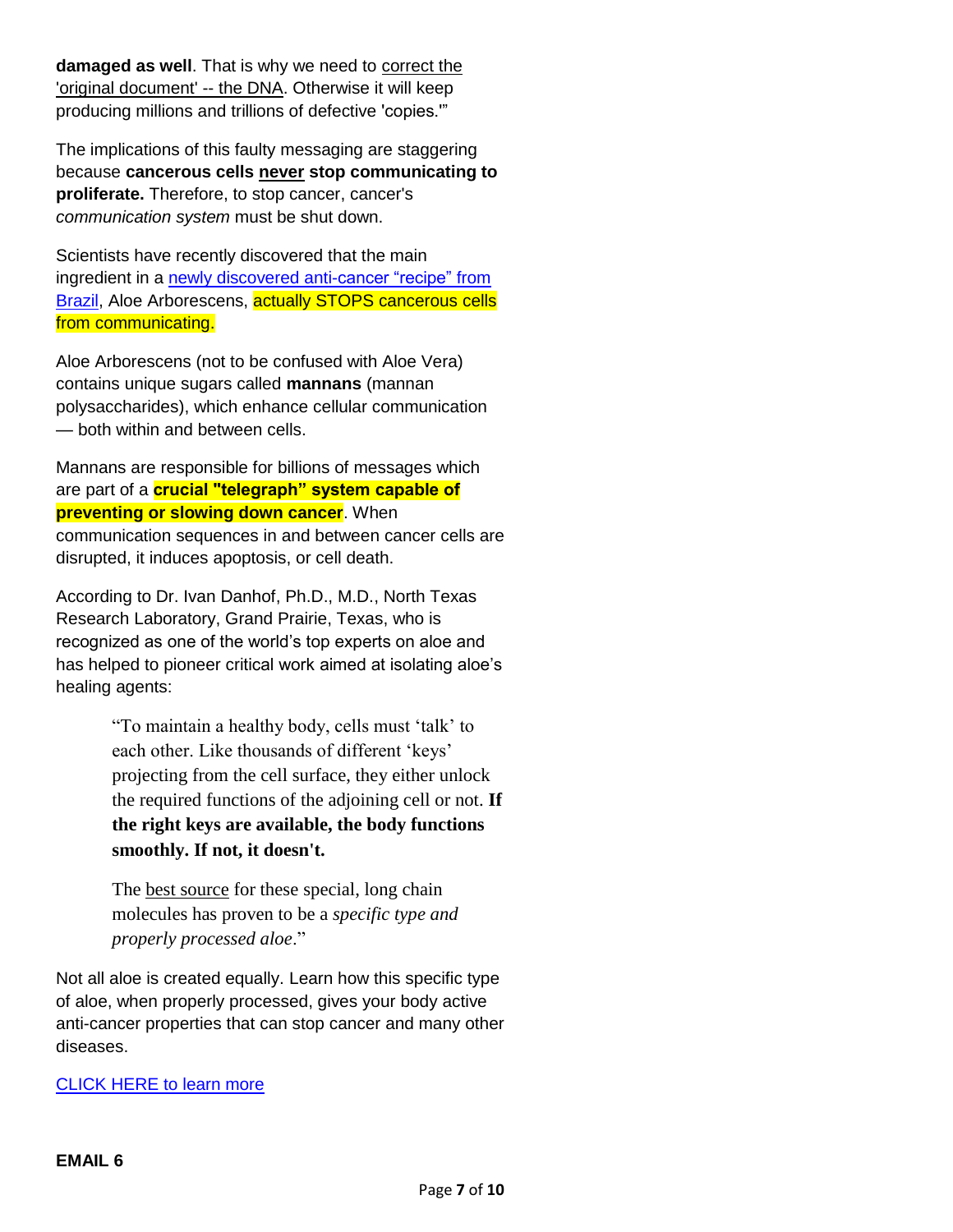Subject 1: Why haven't you heard of this cancer "cure" when so many are dying?

Subject 2: With so many dying of cancer, why isn't this "cure" known to everyone?

## **"Headline"**

Dear <firstname>

Hopefully by now you've read about the many doctors and scientists who have recently found a unique anti-cancer "recipe" that's actually WORKING. It's literally putting thousands of cancer patients -- even late-stage cancer - into **permanent remission**.

#### **So why haven't you heard of this cancer "cure" when so many are dying?**

The World Cancer Organization reports that ONE in FOUR men and ONE in FIVE women die from cancer every year. And that, by 2030, over 21 million people worldwide are expected die from cancer.

When one sees that even the wealthiest celebrities and powerful people get cancer, fight it, but still painfully deteriorate and die, you realize that even the "best care money can buy" is often worthless.

Unfortunately, many doctors can't tell you about this anti-cancer "recipe" discovered in Brazil or any "natural or alternative health therapies" and stay employed. **Insurance regulations would preclude such suggestions**.



Many doctors could get into administrative trouble by recommending non-drug treatments for cancer. And of course there are many doctors who *just don't know* such natural solutions exist.

But the TRUTH is evident, according to many doctors and scientists, including Dr. David W. Tanton, Ph.D. In his book, *"Taking the Mystery Out Of Cancer: Cancer Prevention and Cure Is Possible,"* which is based on a half century of research pulled together from some of the most brilliant scientists in the entire world, Dr.

Tanton explains how:

"Over and over, alternative therapies have cured cancer

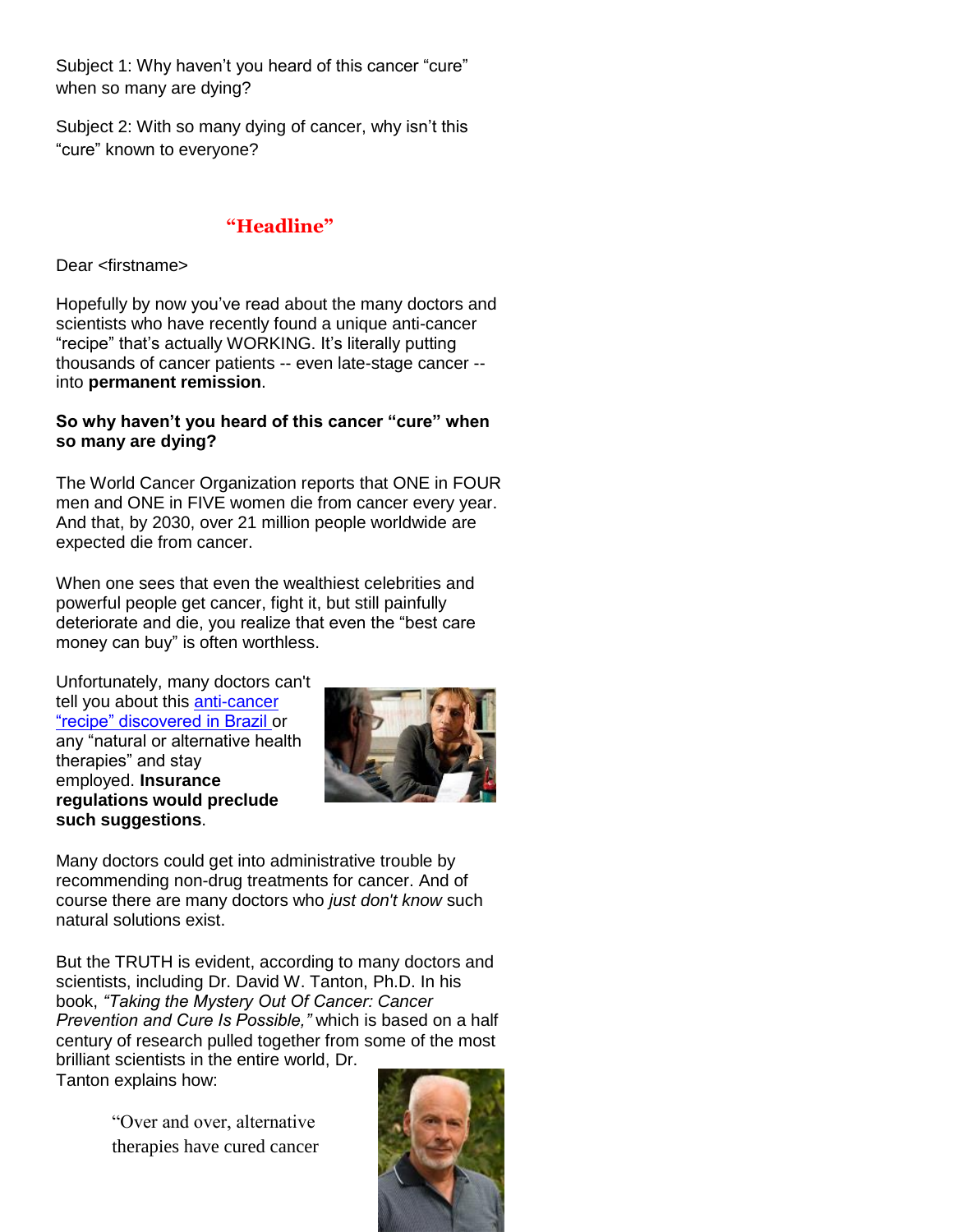victims, when traditional therapies (surgery, radiation, and chemotherapy) have failed miserably. After doctors gave patients their ultimate death sentences, (normally a few months to live), it was then in desperation that some **finally turned to alternative therapies, which quite often totally resolves the cancer.**"

--Dr. David W. Tanton, Ph.D., Holistic Nutrition, Clayton College of Natural Healing

CLICK HERE so you don't miss learning about this anticancer "recipe" that's saving thousands of lives.

## **EMAIL 7**

Subject 1: Before you go, please consider this…

Dear <firstname>

This is the last email I'll send you for a while, but for your sake and the sake of your family and friends, I hope you spent a few minutes to learn about the anti-cancer, immunity-boosting "recipe" that I've been telling you about.

If you don't believe all the healing stories from real people ... if you don't believe the health practitioners who are prescribing it to their cancer patients ... at least believe the evidence-based science that proves the recipe stops the growth and spread of cancer -- and eliminates chemo's painful side effects.

And please, before you go today, **consider this…**

**Forward this email or the link** to this website report [\(www.aloeimmuneformula.com\)](file:///C:/Users/Elin/Documents/The%20Write%20Effect/Clients/Aloe/Emails/www.aloeimmuneformula.com) to everyone you care about -- *especially to someone who's presently battling cancer or any disease* for that matter as soon as possible.

**There isn't a person on earth who cannot benefit from this recipe.** You'll make a tremendous difference in someone's life by sending them this report -- and you might even save a life!